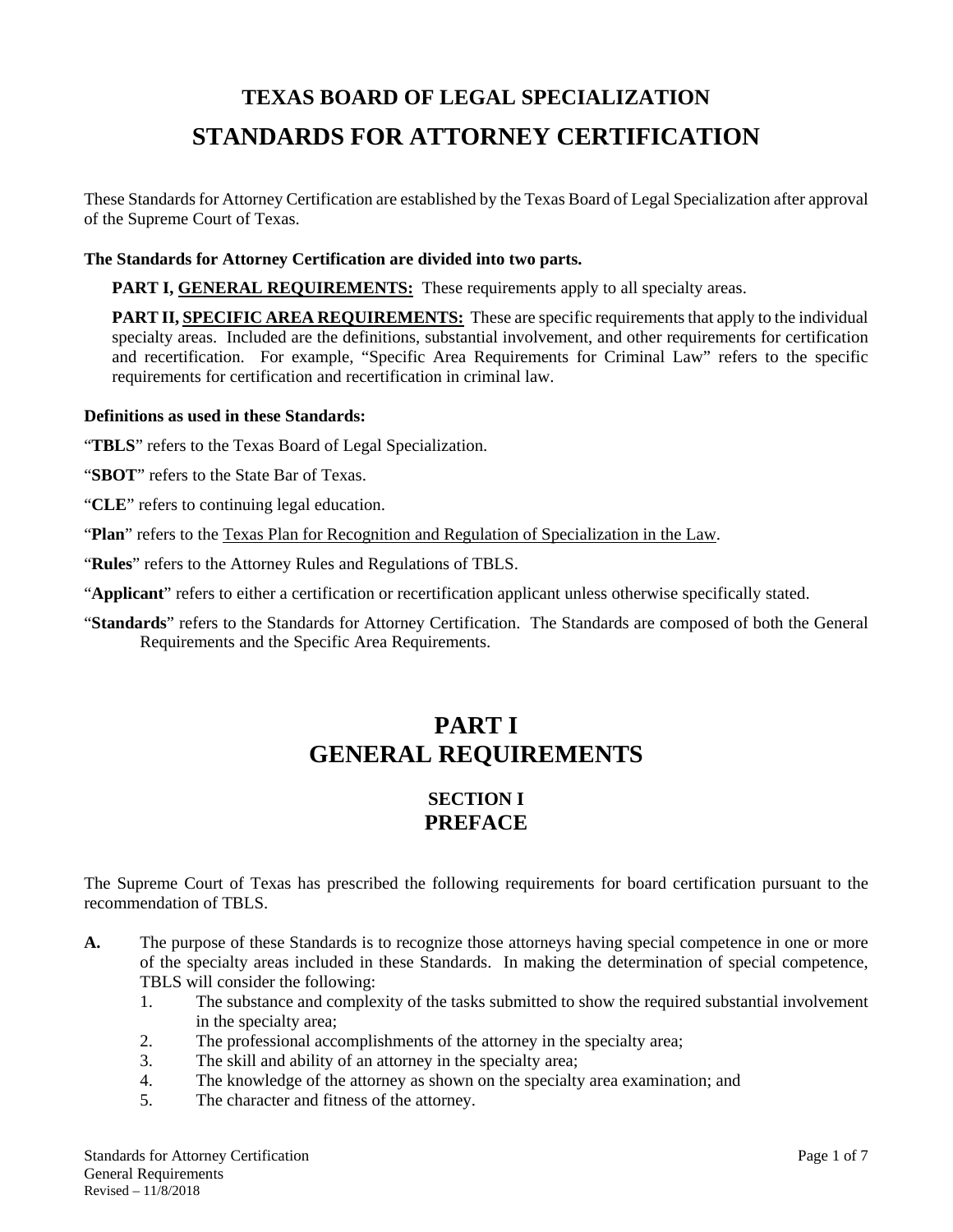- **B.** No standard shall in any way limit the right of a board certified attorney to practice in all areas of law. Any attorney, alone or in association with any other attorney, shall have the right to practice in all areas of law, even though board certified in a specific area of law.
- **C.** No attorney shall be required to obtain board certification before practicing in any area of law. Any attorney, alone or in association with any other attorney, shall have the right to practice in any area of law, even though not board certified in that area.
- **D.** Board certification is individual and voluntary. Requirements for and benefits derived from certification may not be fulfilled by or attributed to a law firm of which a board certified attorney is a member.

### **SECTION II GENERAL REQUIREMENTS**

#### **A. MEMBERSHIP AND PRACTICE.**

- 1. SBOT Membership. An applicant and board certified attorney must be an active member in good standing of the SBOT.
- 2. Texas Office and Practice.
	- a. Certification Applicant. For the 3 years immediately preceding application, a certification applicant must have maintained a Texas office from which he or she personally conducts business an average of at least 3 days per week, until certification is achieved. Failure to meet this requirement will result in denial of application. TBLS may waive this requirement upon a showing of good cause.
		- b. Board Certified Attorney and Recertification Applicant. A board certified attorney and recertification applicant must continue to meet the substantial involvement requirements pertinent to the specialty area whether or not an office is maintained in Texas. For other recertification qualifications, refer to the applicable Specific Area Requirements.
- **B.** FORMS. Documents, applications, questionnaires, and examinations involved in the certification and recertification process shall be prescribed and approved by TBLS.
- **C. FEES.** An applicant and board certified attorney shall timely pay the required fees established by TBLS.
- **D.** EXPIRATION OF CERTIFICATION. Certification shall be for a period of 5 years at the end of which time recertification shall be permitted upon the terms and conditions established by TBLS.
- **E.** REVOCATION OF CERTIFICATION. A certificate of special competence issued by TBLS may be revoked for good cause as determined by TBLS.
- **F. FAILURE TO FURNISH INFORMATION AND MISREPRESENTATION.** Certification or recertification may be denied, revoked, or other appropriate action taken because of an applicant's or board certified attorney's failure to furnish the information requested by TBLS or because of his or her misrepresentation of any material fact to TBLS.
- **G. REQUIRED PERIOD OF LAW PRACTICE.** An applicant for certification shall have been engaged in the practice of law for a period of at least 5 years on a full-time basis. Years of practice need not be consecutive.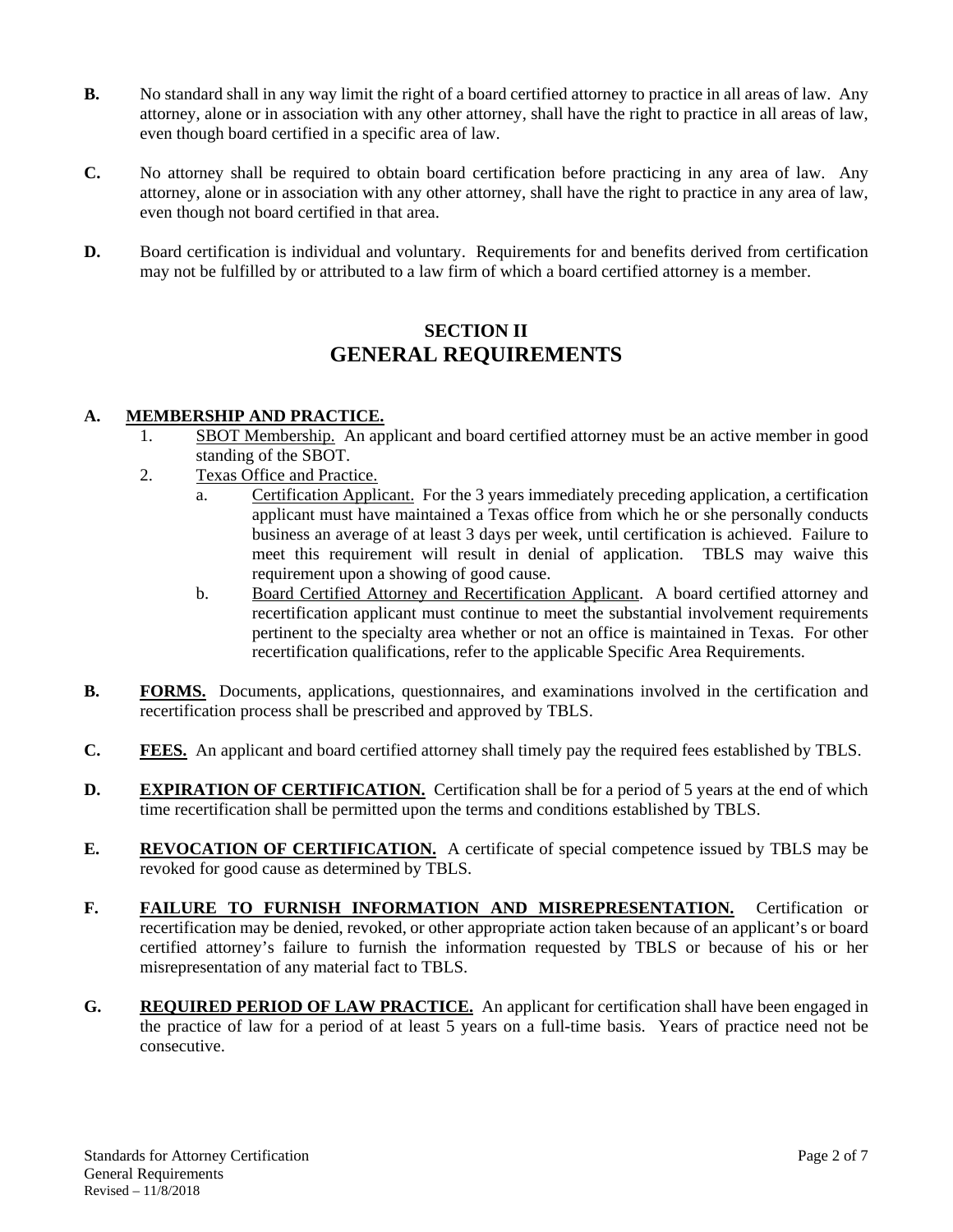**H. DEFINITION OF THE PRACTICE OF LAW.** "Practice of law" means full-time legal work done primarily for the purpose of providing legal advice or representation. After admission to the bar of any state of the District of Columbia, service as a judge or associate judge of any court of record shall be considered practice of law. Corporate or government service, including military service, after admission to the bar of any state or the District of Columbia, shall be considered practice of law if the work done was legal in nature and primarily for the purpose of providing legal advice to, or representation of, the corporation or government agency or individuals connected therewith. TBLS may allow other legal work, such as teaching law or writing legal publications, to be combined with the part-time practice of law to satisfy this requirement.

## **SECTION III DISCLOSURE OF CONDUCT**

#### **A. DISCIPLINARY SANCTIONS.**

- 1. At the time of filing an application, a certification applicant shall disclose whether he or she has ever been sanctioned for professional misconduct as defined in Rule 8.04 of the Texas Disciplinary Rules of Professional Conduct by any authorized disciplinary authority, including a court, and shall also disclose whether he or she has a pending investigation for professional misconduct. During the application process, the applicant has a continuing duty to promptly report to TBLS the institution of a disciplinary investigation and the receipt of a disciplinary sanction as described above and to provide additional information TBLS may request on such matters.
- 2. A board certified attorney has a continuing duty to report any sanction for professional misconduct as defined in Rule 8.04 of the Texas Disciplinary Rules of Professional Conduct, by any authorized disciplinary authority, including a court, and shall provide additional information TBLS may request on such matters.
- 3. TBLS may deny certification or recertification, revoke certification, or take other appropriate action upon a finding that an applicant or board certified attorney has engaged in professional misconduct as defined above or upon notice of a pending disciplinary investigation concerning the applicant or board certified attorney. In deciding what action is appropriate, TBLS will consider the seriousness of the underlying facts included in the findings, the passage of time since the sanction, and the conduct of an applicant or board certified attorney since the findings were made.
- 4. Failure to disclose an investigation or sanction or the failure to respond to a request for information from TBLS on such matters will be considered a material misrepresentation and may be cause for denial, revocation, or other appropriate action by TBLS.

#### **B. CRIMINAL CONVICTION.**

- 1. An applicant or board certified attorney shall disclose whether he or she has ever been convicted of, or given probation or fined for, a serious crime as hereinafter defined, whether the above resulted from a plea of guilty or nolo contendere or from a verdict after trial or otherwise and regardless of the pendency of an appeal. The term "serious crime" includes barratry; any felony; any lesser offense involving dishonesty, misappropriation of money or other property or conduct that adversely affects the administration of justice; and any attempt, conspiracy or solicitation of another to commit any of the foregoing crimes.
- 2. TBLS may deny certification or recertification, revoke certification, or take other appropriate action if an applicant or board certified attorney has been convicted, given probation or fined for a serious crime as defined in this Section.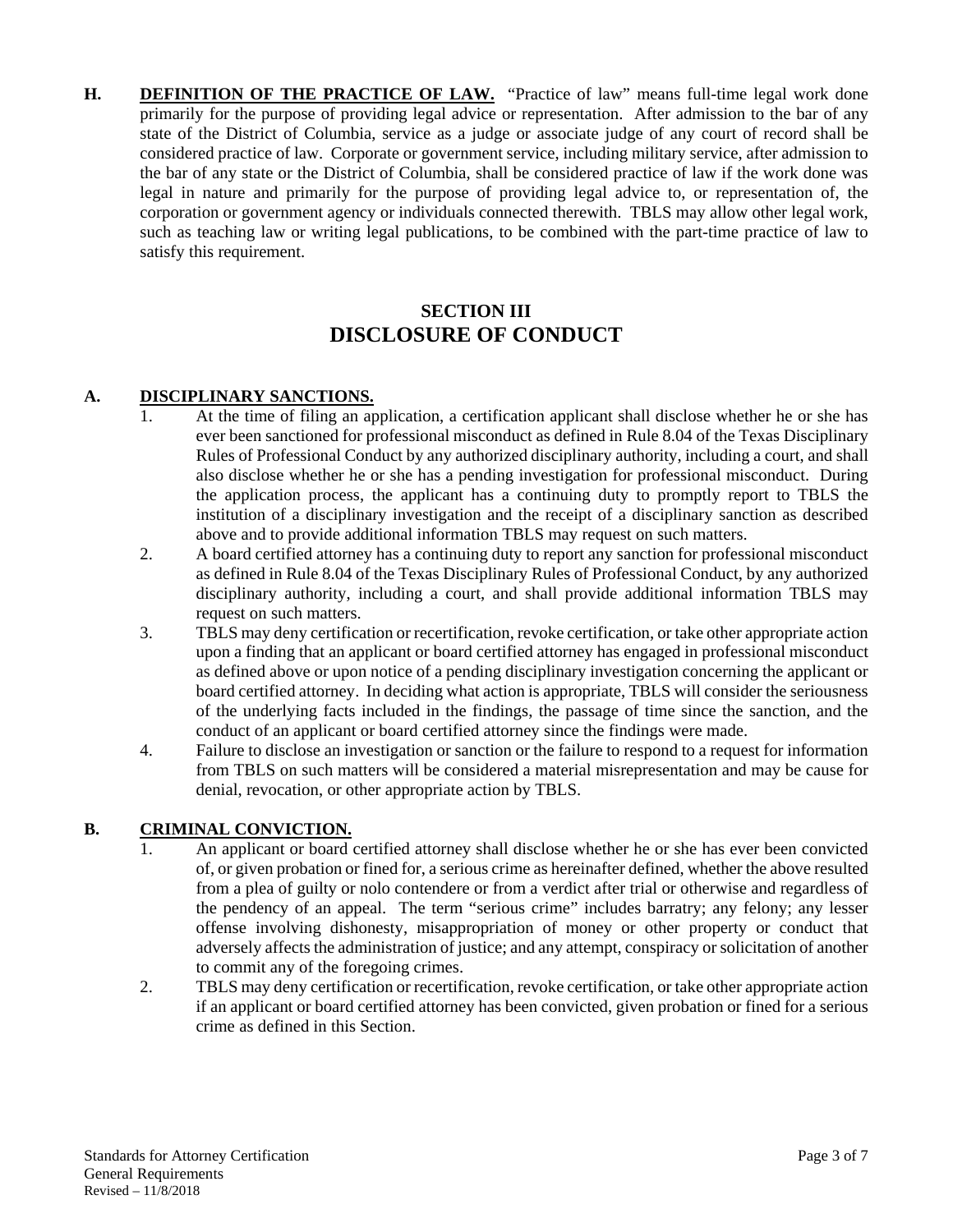## **SECTION IV PEER REVIEW**

#### **A. REFERENCE REQUIREMENTS.**

- 1. An applicant shall submit a minimum of 5 names and addresses of persons to be contacted as references to attest to his or her competence in the specialty area. For the types of references required for each specialty area, refer to the appropriate Specific Area Requirements. These persons shall be:
	- a. Substantially involved in the specialty area in which the applicant is seeking certification or recertification.
	- b. Individuals who are not partners or associates of the applicant.
	- c. With respect to a certification applicant, peers with whom the applicant has had dealings in the 3 years immediately preceding application.
	- d. With respect to a recertification applicant, peers with whom the applicant has had dealings since certification or the most recent recertification.
- 2. TBLS may, at its option, request references from other attorneys and/or judges.
- 3. A Confidential Statement of Reference Form approved by TBLS will be submitted by TBLS directly to the selected peer and shall be returned directly to TBLS.
- **B. EVALUATION OF PEER REVIEW INFORMATION.** In evaluating peer review information on an applicant, TBLS shall consider the knowledge and experience of the references in the applicant's specialty area and the nature of the dealings between the references and the applicant.
- **C. CONFIDENTIALITY.** All Statements of Reference received by TBLS shall be confidential.
- **D.** DENIAL. TBLS may deny certification or recertification based on information received through the peer review process. General information concerning the denial shall be provided to the applicant subject to the confidentiality rule.

## **SECTION V CONTINUING LEGAL EDUCATION**

#### **A. CLE REQUIREMENT.**

- 1. Certification. A certification applicant must complete 60 hours of CLE in the specialty area within the 3 years immediately preceding application, through December 31 of the year of application.
- 2. Recertification. A recertification applicant must complete 100 hours of CLE in the specialty area by December 31 of each 5th year of certification.
- **B.** QUALIFYING CLE. An applicant or board certified attorney must obtain CLE credit in the specialty area in which certification or recertification is sought by the following methods:
	- 1. Attendance at a live CLE program, including live video conferences;
	- 2. Viewing or listening to an on-line CLE program;
	- 3. Participating in a CLE teleconference;
	- 4. Attendance at a showing of a CLE video;
	- 5. Self-study such as reading cases or legal periodicals, subject to the limitation of 5 hours credit each calendar year; and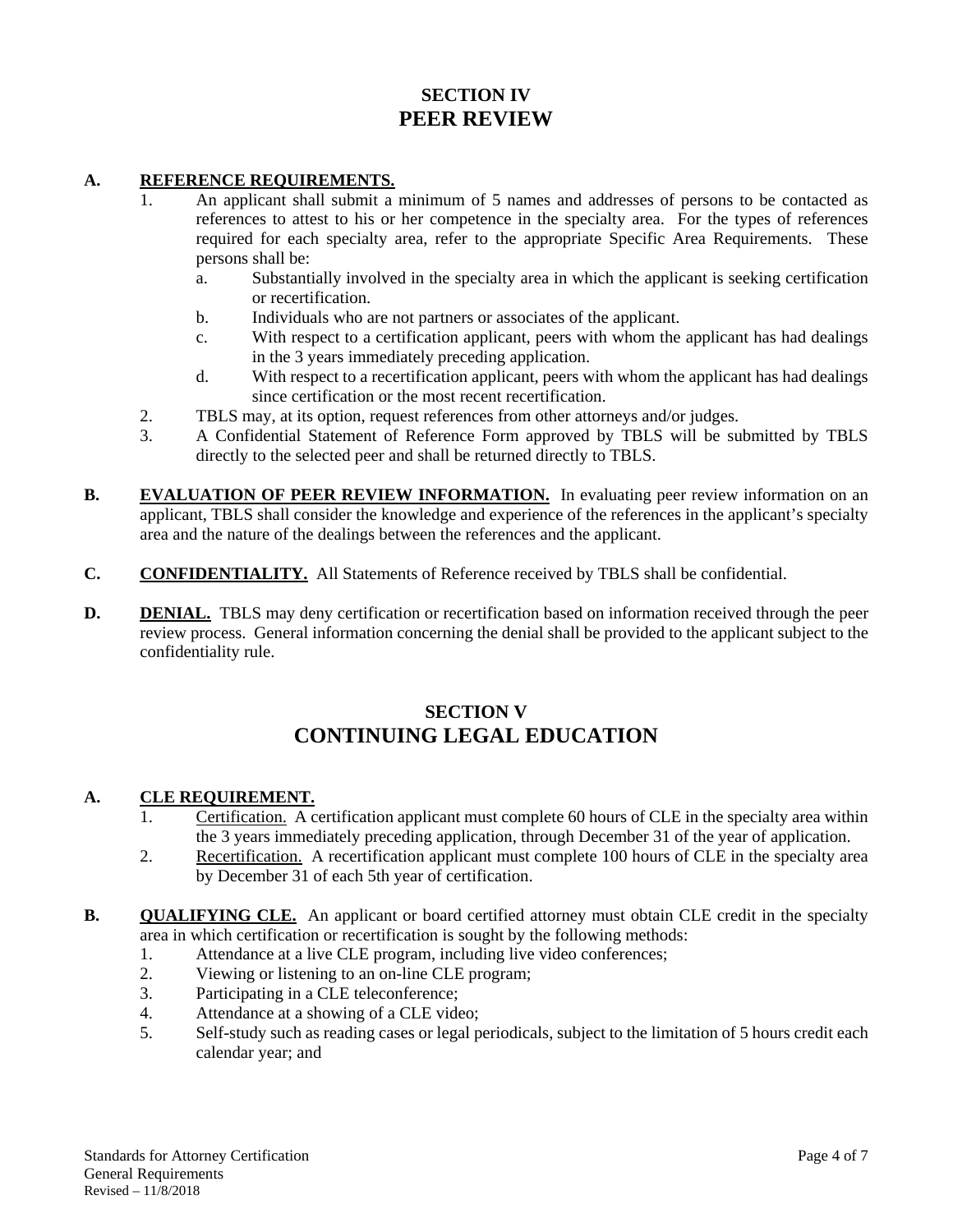- 6. Other activity in the specialty area, to be determined on an individual basis, such as:
	- a. Teaching a CLE course for attorneys or paralegals;
	- b. Participation as a panelist or speaking on a symposium or similar program;
	- c. Attendance at a lecture series or similar program sponsored by a qualified education institution or bar group;
	- d. Authorship of a book or article published in a professional publication or journal; and
	- e. Active participation in the work of a professional committee dealing with a specific problem in the specialty area.

## **SECTION VI SUBSTANTIAL INVOLVEMENT**

- **A. PERCENTAGE OF PRACTICE REQUIREMENT IN THE SPECIALTY AREA.** An applicant or board certified attorney must devote a minimum required percentage of time practicing in a specialty area each year as set forth in the Specific Area Requirements unique to each specialty area.
	- 1. A certification applicant must devote the required percentage during each year of the 3 years immediately preceding application.
	- 2. A board certified attorney must devote the required percentage during each year of certification. Refer to the Recertification Requirements in the Specific Area Requirements.
	- 3. Failure to meet the required percentage of practice may be grounds for denial or revocation.
- **B.** SPECIFIC TASKS REQUIREMENTS. An applicant must provide information as required by TBLS concerning specific tasks he or she has performed in the applicable specialty area. In evaluating experience, TBLS may take into consideration the nature, complexity, and duration of the tasks handled by an applicant in the specialty area.
- **C. EXCEPTIONS.** A certification applicant is expected to meet the tasks requirements listed in the Specific Area Requirements in the specialty area. TBLS may permit exceptions for an applicant who does not meet the task requirements specified in an individual specialty area. For the substantial involvement required for each specialty area, please refer to the appropriate Specific Area Requirements.
	- 1. Judicial Experience.
		- a. Certification Applicant. TBLS may permit a certification applicant to substitute judicial experience appropriate to each specialty area. In making this determination, TBLS may take into consideration the nature, complexity, and duration of the matters the certification applicant has handled in the specialty area. The judicial experience shall be at least equivalent to the Specific Area Requirements of the specialty area, and the determination of equivalency shall be in the sole discretion of TBLS.
		- b. Board Certified Attorney and Recertification Applicant. TBLS may permit a board certified attorney or recertification applicant who is serving as a full-time county, state or federal trial, appellate, probate, family, or bankruptcy judge (including a U.S. magistrate judge or Texas associate judge) to remain certified during his or her judicial service subject to the following conditions:
			- (1) A board certified attorney or recertification applicant who is affected by this provision shall continue to pay the annual fee.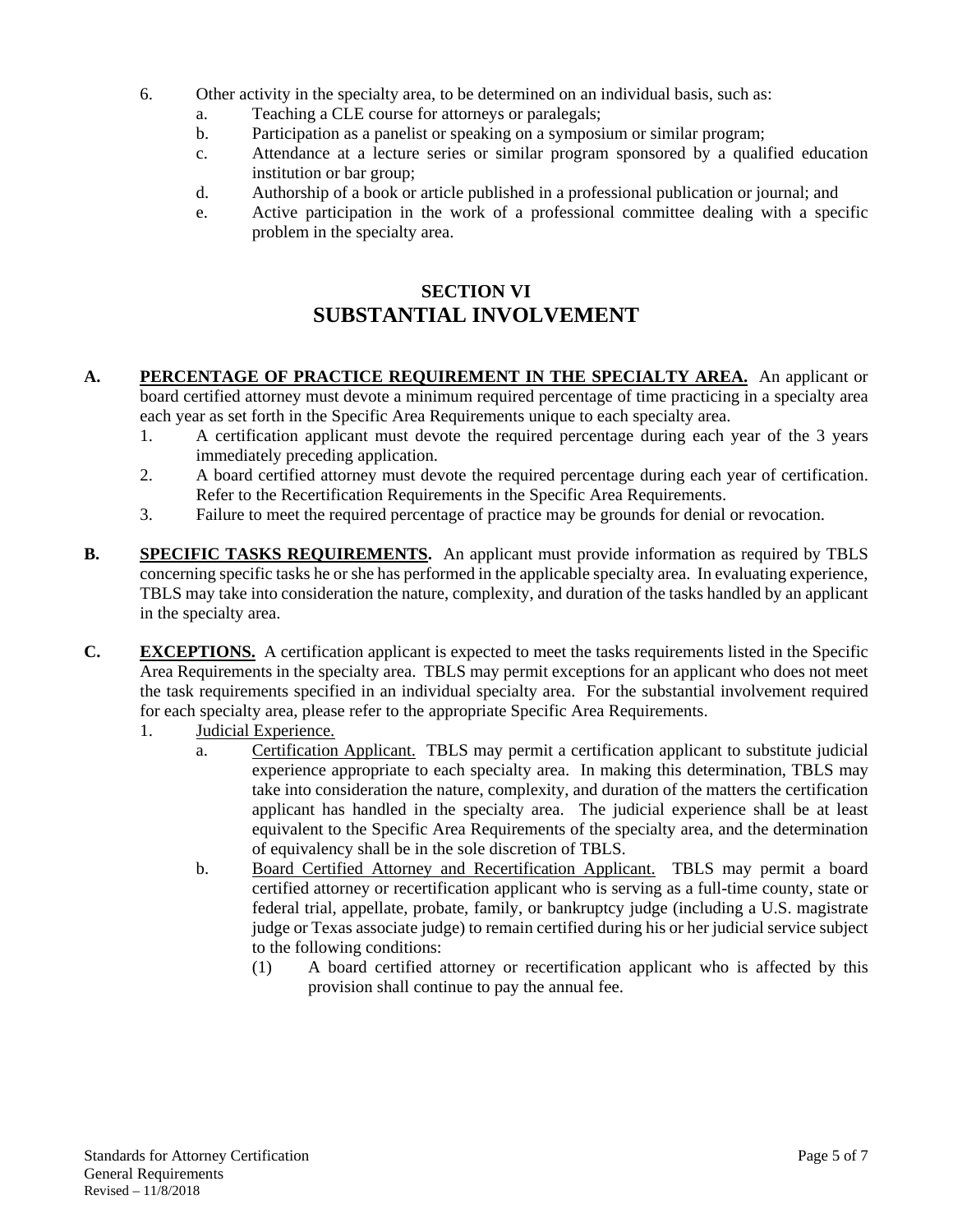- (2) If a board certified attorney desires to continue certification after December 31 of the calendar year which he or she ceases to serve as a full-time judge, he or she shall timely complete the recertification process with TBLS and shall comply with the TBLS Rules. A board certified attorney whose certification was extended by reason of service as a full-time judge must satisfy all the requirements for recertification except that, for purposes of the initial recertification only, the substantial involvement requirement shall be waived and the CLE requirement shall be prorated based on the year in which the board certified attorney ceased judicial service.
- 2. Unusual or Exceptional Experience. TBLS may permit a certification applicant to substitute unusual or exceptional experience for one or more of the specific area requirements in the specialty area. In making this determination, TBLS may take into consideration the nature, complexity, and duration of the matters that the certification applicant has handled in the specialty area. The unusual or exceptional experience shall at least be equivalent to the Specific Area Requirements of the specialty area, and the determination of equivalency shall be in the sole discretion of TBLS.

#### **SECTION VII EXAMINATION**

- A. **PASSING OF AN EXAMINATION.** A certification applicant must pass a written examination applied uniformly to all certification applicants to demonstrate sufficient knowledge, proficiency, and expertise in the specialty area to justify the representation of special competence to the legal profession and to the public.
- **B.** FAILURE OF AN EXAMINATION. After a certification applicant has taken and failed an examination 3 times in a specialty area, the applicant is ineligible to apply for the next 3 years' examination in that specialty area.

## **SECTION VIII SENIOR STATUS DESIGNATION**

- **A. WHO MAY QUALIFY.** A board certified attorney may apply for senior status designation in a particular specialty area if the attorney is no longer practicing law on a full-time basis, is **at least 70 years old**, and has been a **board certified attorney in that specialty area for at least 20 consecutive years.**
- **B.** APPLICATION. A board certified attorney shall apply for senior status designation on a form prescribed and approved by TBLS.
- **C. TERM.** The senior status designation, if granted by TBLS, shall expire upon retirement of the board certified attorney or expiration, resignation, or revocation of his or her certificate of special competence.

#### **D. REQUIREMENTS.**

1. TBLS Standards for Attorney Certification Apply. Except as modified by Section VIII.D.2 below, a board certified attorney who is granted senior status is subject to both the general and area-specific requirements unique to the board certified attorney's specialty area that are set forth in TBLS Standards for Attorney Certification, including the requirement that the board certified attorney remain an active member in good standing with the SBOT.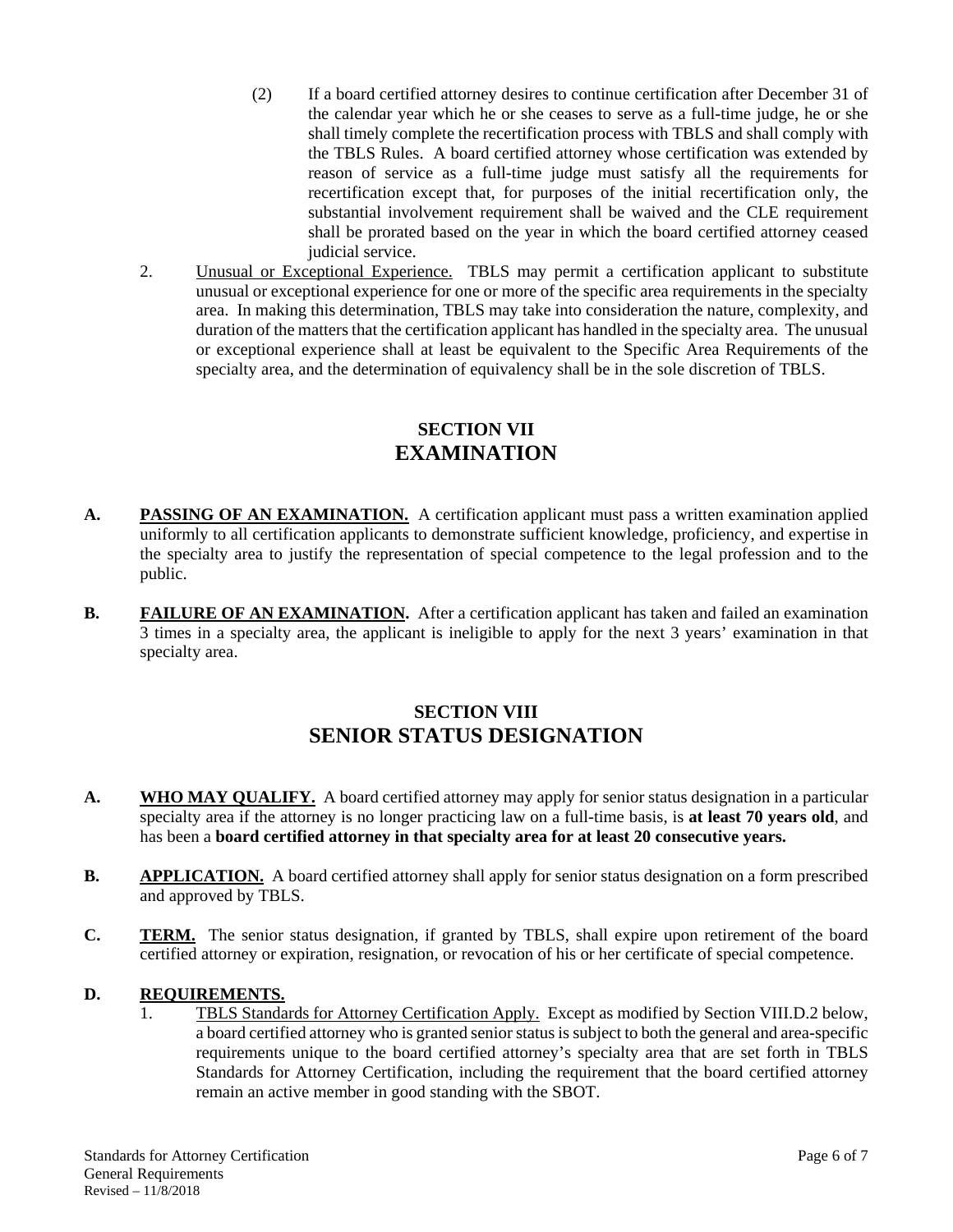- 2. Modifications. A board certified attorney who is granted senior status must:
	- a. Required Law Practice. Maintain at least a part-time practice of law with a minimum average of 20 hours per week of legal work done primarily for the purpose of providing legal advice or representation. Legal work may be pro bono or volunteer work.
	- b. CLE. For recertification, complete 75 hours of CLE in the specialty area by December 31 of each 5th year of certification.
	- c. Substantial Involvement. Devote a minimum of 25% of his or her time practicing law in the specialty area during each year of the 5-year period of certification.
	- d. References. For recertification, submit a minimum of 5 names and addresses of attorneys, judges, or both to be contacted as references with whom he or she has had dealings involving matters in the attorney's specialty area since the most recent recertification.
	- e. Fees. Pay the required fees except the recertification fee.
- **E. DISCLOSURE PROHIBITED.** The senior status designation is an internal designation TBLS utilizes to categorize certifications. A board certified attorney granted senior status designation shall not use the senior status designation on any professional or advertisement materials, including letterhead, business cards, signs, brochures, websites, or social media.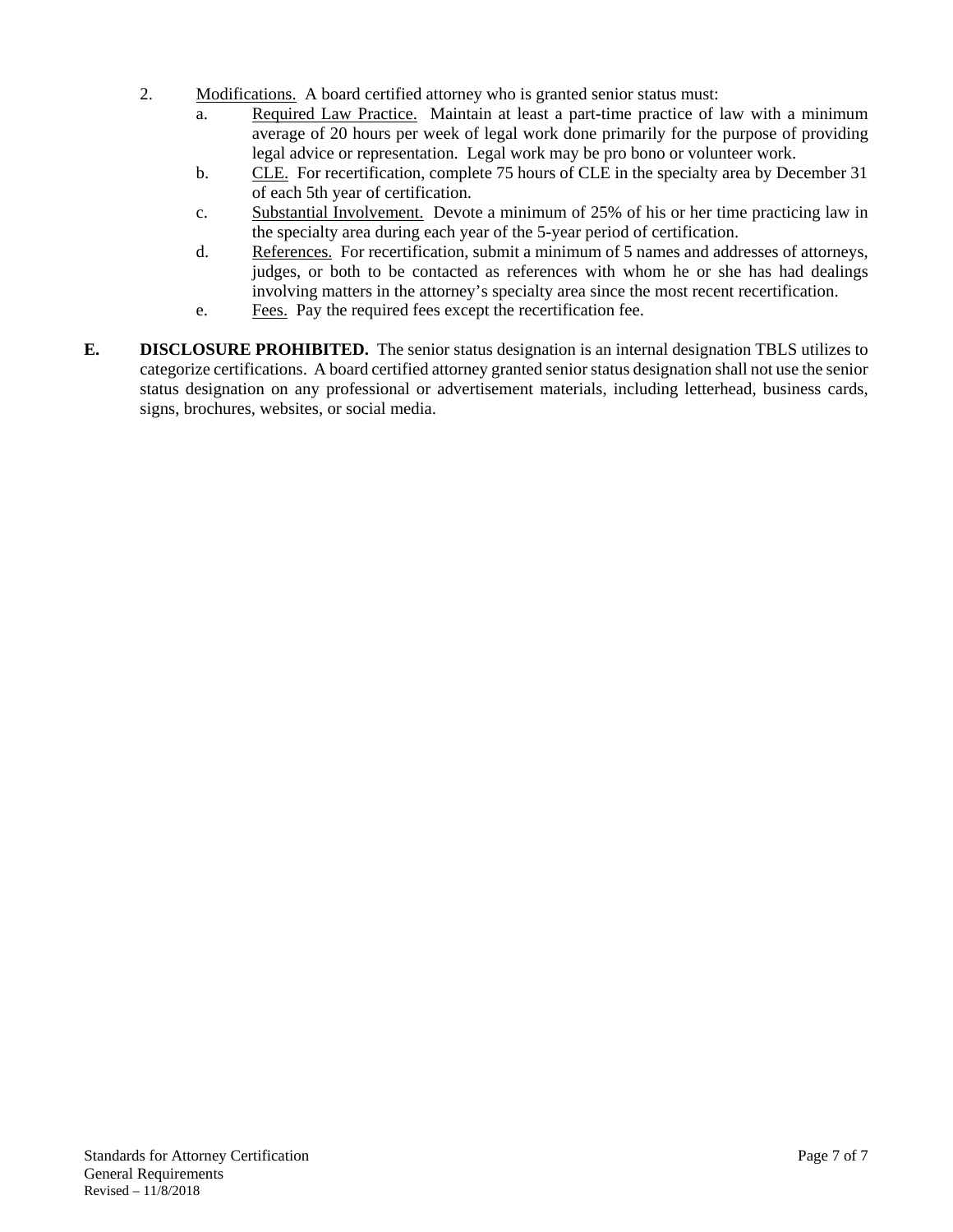## **TEXAS BOARD OF LEGAL SPECIALIZATION STANDARDS FOR ATTORNEY CERTIFICATION**

## **PART II SPECIFIC AREA REQUIREMENTS**

These are specific requirements that apply the specialty area listed below. The specific requirements include the definitions, substantial involvement, reference, and other certification and recertification requirements for the specialty area. You will also need to refer to the Standards for Attorney Certification, Part I – General Requirements for requirements that apply to all specialty areas.

### **SECTION I CRIMINAL LAW**

*(Area ID: CR / Year Started: 1975)* 

- **A. DEFINITION.** Criminal law is the practice of law dealing with, by way of definition not limitation, matters involving:
	- legal aspects of pretrial release;
	- examining trial, indictment,
	- information and complaint;
	- change of venue; continuance;
	- severance;
	- discovery;
	- speedy trials;
	- jeopardy;
	- immunity;
	- confessions;
	- search and seizure:
	- identification:
	- competence to stand trial and culpable mental state;
	- jury voir dire;
	- rules of evidence- state and federal (e.g., impeachment, extraneous offenses, etc.);
- procedure and rules of evidence at punishment hearings;
- U. S. sentencing guidelines;
- law of sentences:
- legal aspects of plea bargaining and guilty pleas;
- motions for new trial;
- motions for arrest of judgment;
- appeals;
- post conviction remedies;
- probation and parole granting;
- probation and parole revocation;
- executive clemency;
- death penalty;
- other substantive criminal offenses; and
- *juvenile crimes.*
- **B. SUBSTANTIAL INVOLVEMENT.** Applicant must show substantial involvement and special competence in Texas criminal law practice by providing such information as may be required by TBLS.
	- 1. **Certification.**
		- a. Percentage of Practice Requirement. Applicant must have devoted a minimum of 25% of his or her time practicing criminal law in Texas during each year of the 3 years immediately preceding application as defined in Section I,A of the Specific Area Requirements for Criminal Law.
		- b. Task Requirements. Applicant shall provide information concerning Texas criminal law matters as described in the definition. In evaluating experience, TBLS may take into consideration the nature, complexity, and duration of the tasks handled by applicant in criminal law.